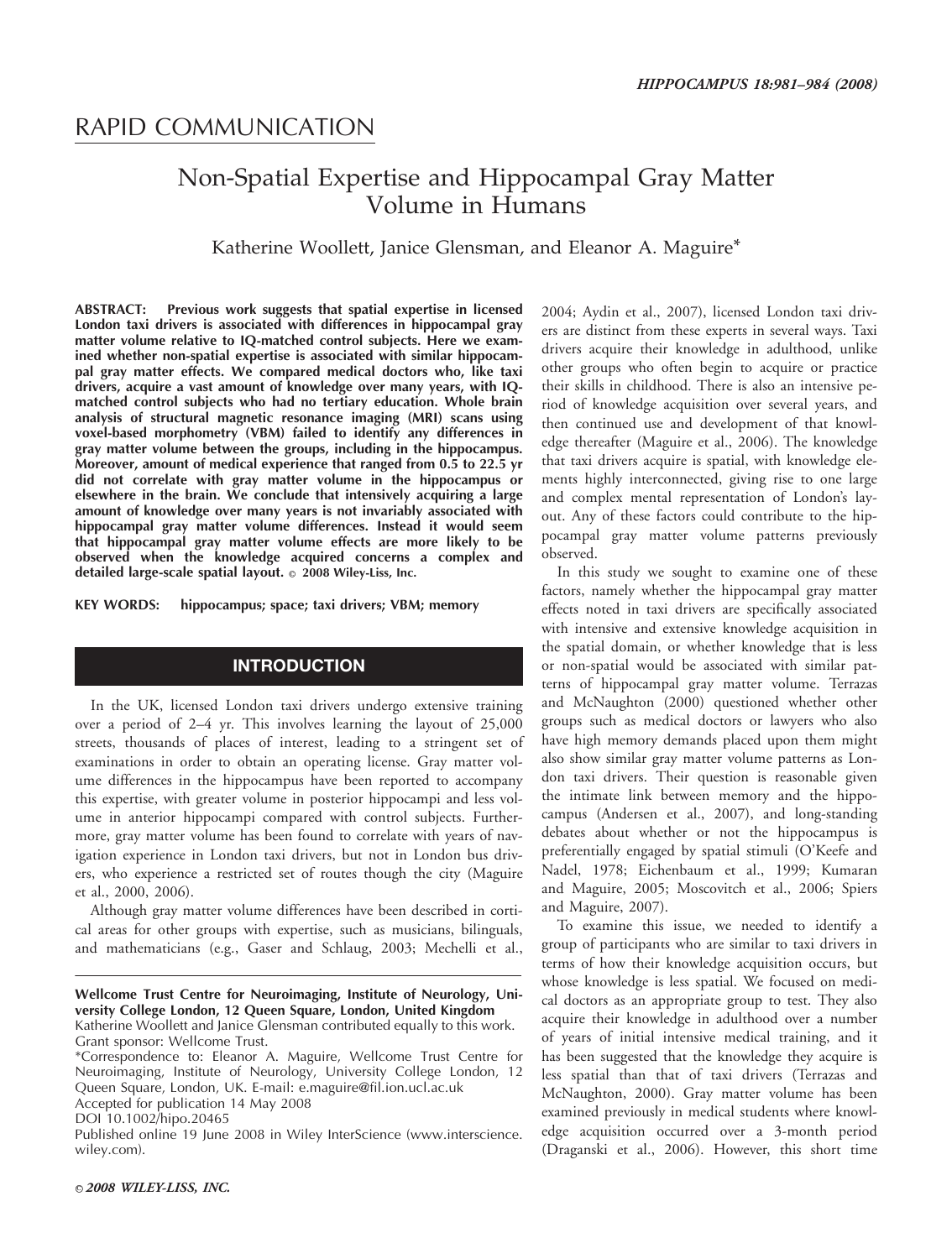#### TABLE 1.

#### Background Details and Mean Test Scores

|                                                             | Medical doctors mean (SD) | Control subjects mean (SD) |
|-------------------------------------------------------------|---------------------------|----------------------------|
| Participant characteristics                                 |                           |                            |
| Age                                                         | 31.48 (5.42)              | 34.13 (8.01)               |
| Matrix reasoning (scaled score—WASI)                        | 14.04 (1.40)              | 13.65(1.23)                |
| Edinburgh Handedness Inventory                              | 70.90 (34.25)             | 83.43 (16.76)              |
| Years medical experience                                    | 12.07(5.43)               |                            |
| Mean memory scores                                          |                           |                            |
| Digit span (scaled score-WAIS-III)                          | 12.96 (3.32)              | 14.30 (4.06)               |
| Rey Osterreith complex figure copy                          | 35.52 (1.37)              | 35.43 (1.08)               |
| Rey Osterreith complex figure delayed recall                | 24.54 (4.92)              | 23.02(5.09)                |
| Logical memory immediate recall (percentile score—WMS-R)    | 86.87 (13.31)             | 87.57 (15.54)              |
| Logical memory delayed recall (percentile score—WMS-R)      | 81.04 (15.58)             | 87.00 (15.85)              |
| Warrington Recognition Memory Test for Faces (scaled score) | 12.35(2.36)               | 11.09(2.79)                |
| Warrington Recognition Memory Test for Words (scaled score) | 12.80(0.38)               | 12.83(1.15)                |
| Mean stress scores                                          |                           |                            |
| Perceived Stress Scale                                      | 12.91 (6.09)              | 13.39 (7.05)               |
| State Trait Anxiety Inventory (State)                       | 31.43 (7.86)              | 29.96 (8.86)               |
| State Trait Anxiety Inventory (Trait)                       | 37.74 (9.13)              | 36.39 (11.66)              |
| Rating of life stress $(710)^*$                             | 5.04(2.05)                | 4.96(2.09)                 |
| Rating of job Stress $(710)^*$                              | 5.00(1.93)                | 4.65(2.01)                 |

WASI, Wechsler Abbreviated Scale of Intelligence; WAIS-III, Wechsler Adult Intelligence Scale III; WMS-R, Wechsler Memory Scale Revised. \*Ratings 1 (low stress); 10 (high stress).

scale is not comparable with that of taxi drivers, and thus our interest was in testing medical doctors whose experience ranged over much longer timescales. In this context, the relationship between medical knowledge acquisition and gray matter volume is unknown.

In group comparison studies, it is important that groups are matched on key variables such as gender, age, and IQ. IQ scores, for example, have been reported to correlate with hippocampal volume in healthy adults (Amat et al., 2008). Although previous work has shown taxi drivers and their control subjects have average IQs (Maguire et al., 2006), our expectation was that medical doctors would have above average IQs. Thus, while ideally one would like to directly compare medical doctors and taxi drivers, it would be difficult to match the groups for age, IQ, and socioeconomic background. Instead, we sought control participants matched to the doctors on these variables, but who had not undergone university education or periods of intense learning. In this way we ensured that differences between the medical doctors and their control subjects were not because of disparity on basic factors such as intellectual ability.

Methods and data analyses were identical to those described in a previous study (see Maguire et al., 2006 for full details). Forty-six healthy male volunteers participated in this study. Of these 23 were medical students/qualified doctors, and 23 were control subjects. The background details of the two groups are shown in Table 1. The medical doctors varied in degree of medical experience ranging from 0.5 to 22.5 yr, with a mean of 12.07 yr [standard deviation (SD) 5.43]. Interestingly, this is comparable with the previous study of licensed London taxi

Hippocampus

drivers (mean years experience 10.94 yr (SD 5.25), Maguire et al., 2006). Of those who had progressed beyond general medical training and into specialization, we excluded radiologists and surgeons, given the increased potential for their reliance on spatial processing. The control subjects had not received formal education after the age 18 and none had studied at university. We also excluded from the control group anyone who had engaged in substantial non-university courses, or who had hobbies that involved developing a high level of expertise on a particular topic. Control participants were recruited from our Centre's volunteer database, from local government offices, and local banks. In addition, we solicited the assistance of the British branch of ''Mensa,'' a society for people with high IQs. Careful screening of volunteers from Mensa yielded a number of participants who met the criteria for inclusion. Medical doctors and control subjects did not differ in terms of age  $(t(44)1.31; P = 0.19)$  or handedness  $(t(44)1.57;$  $P = 0.12$ ). All participants were highly proficient in English. Given that both groups comprised participants with English as their second language (10/23 medical doctors; 5/23 control subjects) it was not appropriate to use vocabulary-based tests to estimate IQ. Instead, like Maguire et al. (2006), we assessed visual information processing and abstract reasoning skills using the Matrix Reasoning subtest of the Wechsler Abbreviated Scale of Intelligence (Weschler, 1999). The mean-scaled score for both groups was above average, and the groups did not differ significantly  $(t(44)-1.00; P = 0.31)$ . All participants gave informed written consent to participate in the study in accordance with the local research ethics committee.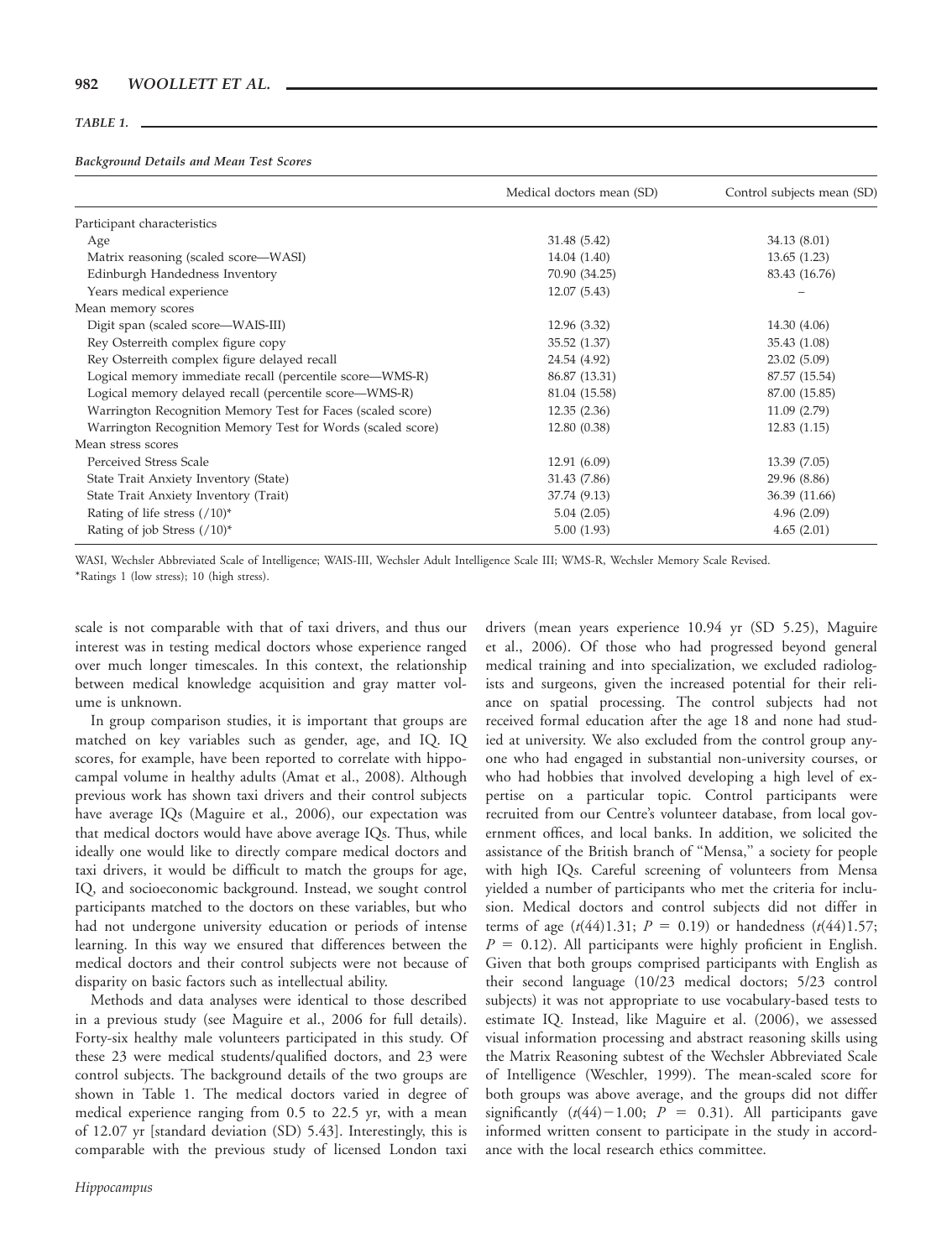

When would you say the amount of medical knowledge stored in your memory was greatest?



Percentage refers to the percentage of the group of doctors who chose this rating. Note that for the third rating (When...greatest?), medical students were excluded as it was not possible for them to answer. \*No doctor selected the first option of: 'A large collection of separate bits of information'. Similarly 'Other' was not selected by any doctor for this rating and so is not included.

FIGURE 1. Knowledge in medical doctors. [Color figure can be viewed in the online issue, which is available at www.interscience. wiley.com.]

Our goal in testing medical doctors was to assess a group of subjects whose acquired knowledge was less visual/spatial than that of taxi drivers. Ratings (see Fig. 1) confirmed that a low percentage of doctors regarded their knowledge as purely visual. Instead, most thought their knowledge was verbal or a mix of verbal and visual. Moreover, when asked how much they used imagery when retrieving medical information from memory, the average rating was quite low at 5.56 out of 10 (SD 2.44). Other ratings showed that, aside from this difference in domain, there were reassuring parallels between medical doctors and those of taxi drivers. Doctors rated the extent to which their career in medicine involved acquiring a lot of knowledge as high (mean rating 8.87 out of a possible 10; SD 1.12). In addition, nearly three quarters of doctors described their knowledge as comprising elements that were well or highly connected. As with taxi drivers, (see Maguire et al., 2006) the ratings showed that a high proportion of doctors perceived their knowledge as continuing to increase well beyond their primary medical degree. These results support our expectation that medical doctors are an appropriate group in which to examine the relationship between hippocampal gray matter volume and expertise that is similar but less visual/spatial than that of London taxi drivers.

We first compared medical doctors and control subjects in terms of their neuropsychological profiles. A test battery was employed to assess a range of basic cognitive, memory, and affective functions. Full details of the tests are provided in Maguire et al. (2006) and mean scores are shown in Table 1. A multivariate analysis of variance (MANOVA) was performed with group (medical doctors, control subjects) as the independent variable. Scores from seven cognitive measures served as the dependent variables, namely: digit span, Rey Complex Figure copy, Rey Complex Figure delayed recall, logical memory immediate recall, logical memory delayed recall, word recognition, and face recognition. No significant differences were found between the groups  $(F(7,38)1.64; P = 0.16)$ . An additional MANOVA was performed using five stress/anxiety measures: Perceived Stress Scale, State Trait Anxiety Inventory (state), State Trait Anxiety Inventory (trait), life stress rating, and job stress rating. No significant differences were apparent between the groups  $(F(5,38)0.34; P = 0.89)$ .

Having found no differences between the medical doctors and control subjects on background characteristics, neuropsychological performance or stress measures, we then compared the magnetic resonance imaging (MRI) brain scans of the two groups to assess gray matter volume throughout the brain. The MRI scanner, scanning parameters, and data analysis were identical to those used by Maguire et al. (2006). To summarize, whole brain structural MRI scans were acquired on a 1.5 T Sonata scanner (Siemens Medical Systems, Erlangen, Germany), with a whole-body coil for RF transmission and an eightelement phased-array head coil for signal reception. Data analyses were performed using voxel-based morphometry (VBM) implemented in SPM5 using a smoothing kernel of 10 mm (Ashburner and Friston, 2005). The significance level for the hippocampus was set at  $P < 0.001$  uncorrected for multiple comparisons given our a priori interest in this region. The significance level for the rest of the brain was set at  $P < 0.05$  corrected for multiple comparisons. No significant differences in gray matter volume were found between the two groups. To limit the chances of false-negatives, a number of other analyses were undertaken. The above analysis was repeated with significance levels at  $P < 0.005$  uncorrected for multiple comparisons. Even at this liberal threshold no significant difference in hippocampal gray matter volume was observed between the groups. Although a smoothing kernel of  $\sim$ 10 mm is normally employed in SPM-VBM, it might be suggested that a smaller smoothing kernel is more appropriate for the hippocampus, such as the 4 mm kernel used by Maguire et al. (2000) and Gadian et al. (2000). Thus images were smoothed at both 8 mm and at 4 mm and the analyses described above were repeated. No significant differences were found between the groups.

We next examined if any of the neuropsychological or stress scores correlated with gray matter volume anywhere in the brain. We found no significant correlations for either group. Finally, we assessed whether gray matter volume anywhere in the brain correlated with the number of years of medical experience in the doctors. No significant correlations were found. In particular, no correlations between years medical experience and hippocampal gray matter volume were apparent even at the liberal threshold of  $P < 0.005$  uncorrected for multiple comparisons.